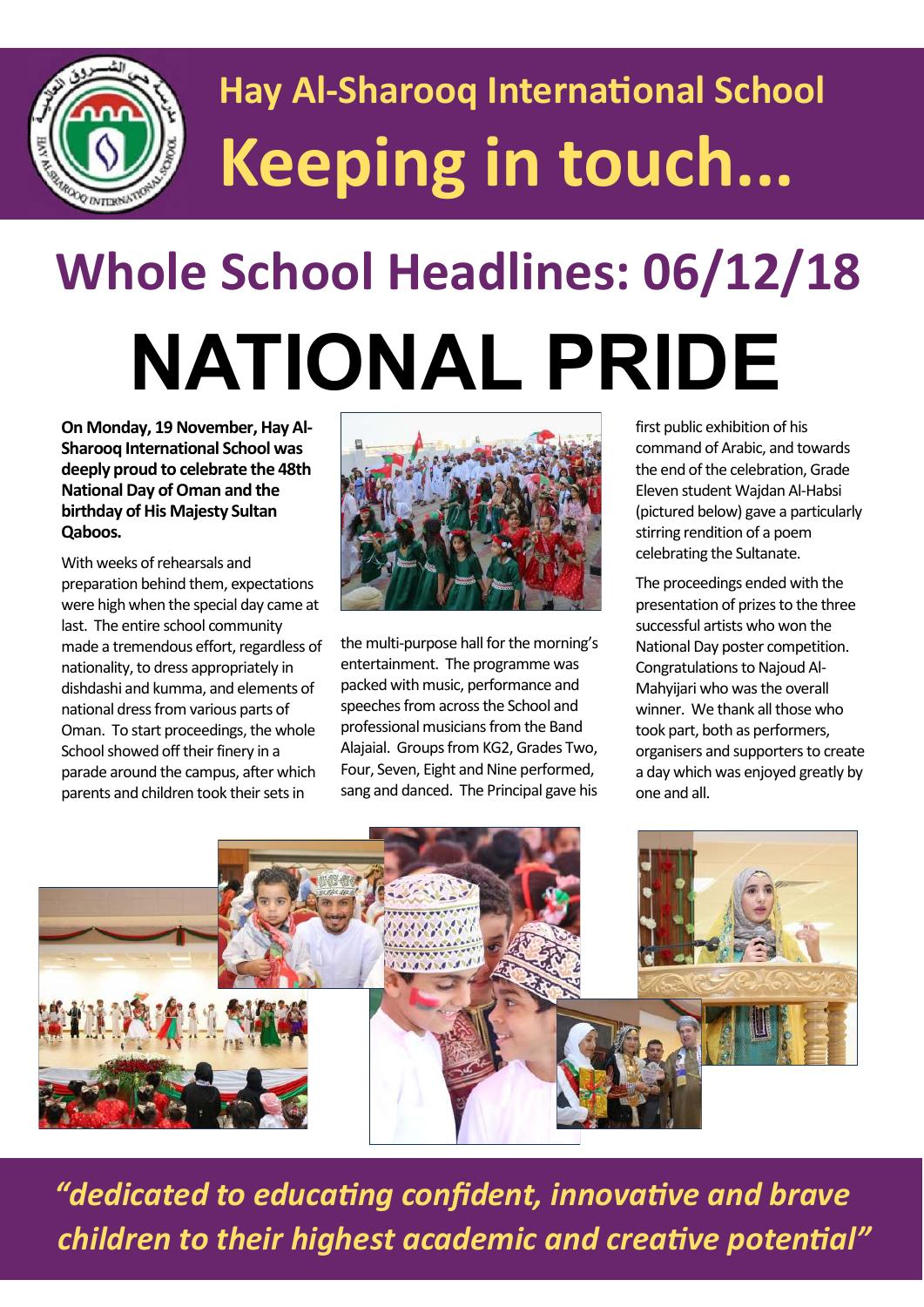

### *confident, innovative and brave*

# **EXAM SEASON clubs will not take place during**

**As the end of term approaches, examination season is upon us once again. Next week, all students from Grades One to Eight will take their seats in the exam halls to be put through their paces.**

All exams during the following week will take place in the morning, following the exam timetable which has already been distributed by email. Learning Guides and revision material are accessible on the school website.

Students may leave the school afterwards to revise at home, although support lessons will







carry on at School. Busses have been arranged to bring the children back home should they wish. **Please be aware that after-school** 

### **this week.**

 Furthermore, in order to support their learning and preparation for their exam season to come in the next term, we are delighted to inform you that the students in Grades Ten, Eleven and Twelve students will be the first to receive their school iPads. This new equipment can be used in class and at home to access material supplied over Skolaro, our virtual learning environment and help facilitate use of educational apps and conduct research on-line.

We wish all the students the best of luck with their examinations, and look forward to gaining more insight into their progress to date.

#### **GRADE 11 SUPPORT RECORD-BREAKING BLOOD DRIVE**

**HASIS has a new trophy in the cabinet, and this is entirely down to the efforts and involvement of our Grade Eleven students in the National Blood Drive which took place on 27 November.**

From 8.30 am to 5 pm, our students volunteered their time in the Sur Hospital to support the recordbreaking attempt to gather the more blood in just eight hours than ever before. The students were tasked to help medical professionals receive and register the details of those members of the public who came to give blood.

Over the course of the day, five thousand, five hundred and fifty-five individuals gave blood, which both brought the record to Oman, but also gathered much needed supplies of blood for the hospital. HASIS was the only school involved in the Blood Drive from the Sur community, and we are very grateful for the effort and involvement of all the students.







**Expedition**<br> **Expeditional Education**